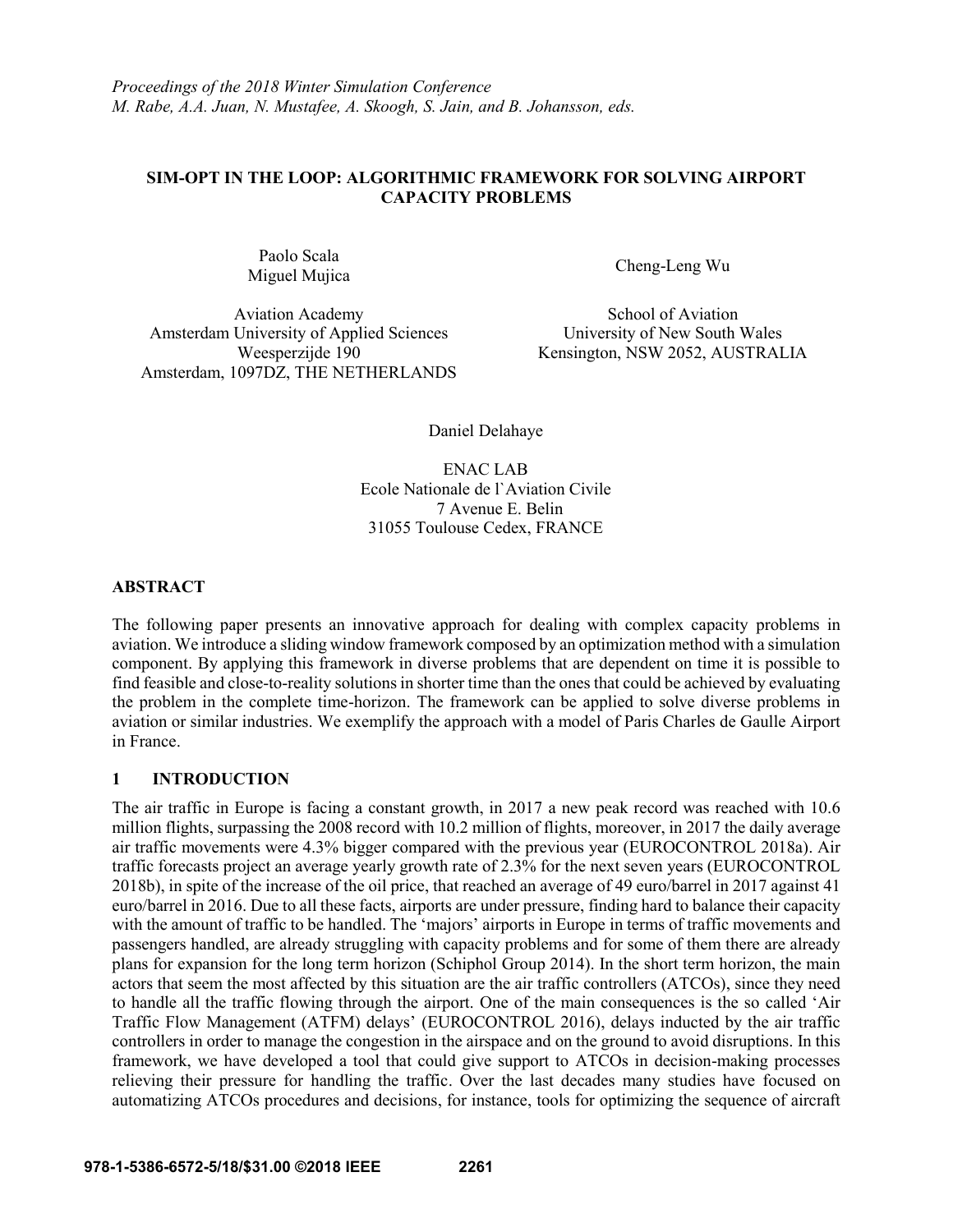flow in the airspace and on the ground (Beasley et al. 2000; Hu and Cheng 2005; Furini et al.2015; Smeltink et al. 2004; Rolin and Visser 2008; Guepet et al. 2017). Reliability and robustness are two of the most relevant characteristics when developing such tools, the former means allows to be enough precise in making decisions and to be able to predict the real operations accurately. The latter allows to be resilient to perturbation coming from real world operation, and therefore, dealing with the uncertainty present in the system. Most of the previous studies mentioned before, focused on finding an exact optimal solution, assuming the system as a deterministic one, however, this assumption will likely lead to obtain solutions that result unfeasible when applied to the real world instances. In the last years, simulation has been proved to be an excellent tool for dealing with stochastic systems in many different fields like logistic and manufacturing (Longo 2013), its characteristics makes it a good technique for dealing with the uncertainty of the real systems. However, the only use of simulation is not enough for solving combinatorial problems which imply searching in a big state space, and for that reason, the use of simulation has been supported by optimization (Lee 2014; Mujica 2015; Mujica and Flores 2017). Simulation, in this context, can be used as a validation tool for the optimized solution to test its feasibility once the variability is introduced in the simulation model, and also as a means for generating feedback to the optimization model, with the purpose of improving the solution making it more robust. In a previous work of Scala et al. (2017), optimization and simulation were combined together for solving the airport capacity problem regarding the sequencing of aircraft in the airspace and the for the management of the ground capacity. In their work the problem was solved optimizing the schedule by using a metaheuristic, within the framework of a sliding-window approach. They used discrete-event simulation for evaluating if the solution was feasible or not when uncertainty was introduced. The main gap that the authors found in the mentioned work was the lack of automation and also of communication between the optimization and simulation model, which can represent a big step forward in the improvement of the quality and robustness of the methodology. Motivated by this, in the present work, the authors propose the algorithmic architecture consisting of a loop including optimization and simulation. The simulation continuously checks the feasibility of the optimized solution, and based on a logic rule, it triggers the optimization model for generating a new solution. In this way, a loop is generated with the purpose of continuously improving the solution, the loop ends when the logic rule is fulfilled, meaning that an acceptable solution is found.

In this paper, this framework is described in detail, including the main parameters, the logic rule and the results obtained by running some experiments applied to a real-case scenario. The paper is organized as follows: in section 2 the problem under study is described, then, in section 3, the sim-opt framework is described. In section 4 the application of the framework to the problem and the relative results are presented and discussed. In the last section the conclusions are drawn and future steps of this research are discussed.

# **2 PROBLEM STATEMENT: TMA SEQUENCING AND AIRPORT GROUND CAPACITY MANAGEMENT UNDER UNCERTAINTY**

The problem tackled in this work is the terminal maneuvering area (TMA) sequencing and airport ground capacity management. Due to the growth of the air traffic and the limited capacity at airports, this problem has gained importance in the aviation field. The operations involved in this problem are the following: aircraft arrival sequence from the airspace to the runway, runway operations (arrivals and departures), taxiway and terminal occupancy, Figure 1 provides a schematic representation of the problem. For simplicity, the problem can be divided in two main ones, the arrival aircraft sequencing which involves the airspace surrounding airports (terminal maneuvering area, TMA), and the ground capacity management which involves all the airside airport components such as: runways, taxiway network and terminals. However, the problem is tackled as one and considers all the aforementioned operations together. The objective of the problem is to come up with a schedule of aircraft that will fly smoothly in the airspace avoiding any potential conflict, and ensuring that the capacity of the main ground components will not be exceeded. The reader is invited to refer to Scala et al. (2017) for more details about the problem.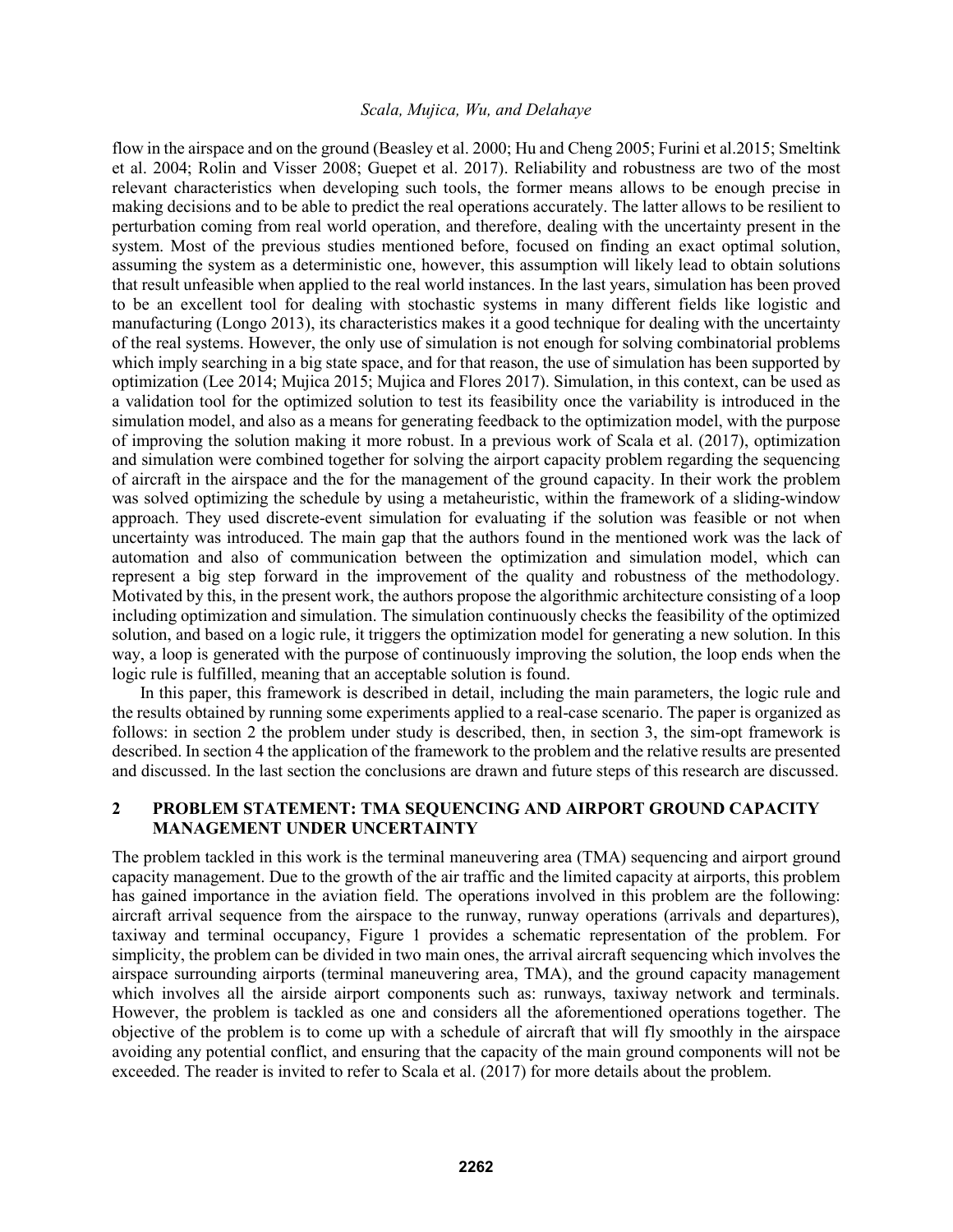

Figure 1: Schematic representation of the operations involved in the problem.

The model proposed in this work, has the purpose of minimizing the objective function, so to reach an ideal situation of zero conflicts. In the following paragraphs the conflicts are defined:

 Airspace conflicts are identified when two consecutive aircraft are separated by a distance which is less than the one established by International Civil Aviation Organization (ICAO) for safety purposes, in Table 1 these distances are showed.

|                          |          | Leading aircraft |       |        |      |
|--------------------------|----------|------------------|-------|--------|------|
|                          | Category | A-380            | Heavy | Medium | ight |
| <b>Trailing Aircraft</b> | A-380    |                  |       |        |      |
|                          | Heavy    |                  |       |        |      |
|                          | Medium   |                  |       |        |      |
|                          |          |                  |       |        |      |

Table 1: ICAO separation minima [NM].

Ground conflicts, according to the different components, are divided in: runway conflicts, taxiway network conflicts and terminal conflicts.

- Runway conflicts are identified in a similar way as the airspace conflicts, where two consecutive aircraft that are crossing the runway need to keep a certain separation depending on the type of operation conducted on the runway (landing, take off, crossing).
- Taxiway network and terminal conflicts are identified in a similar way, that is, when their capacity is exceeded during the day (capacity overload). The capacity of the taxiway network and of the terminals are defined as the maximum number of aircraft that can simultaneously occupy the respective component, and in this case it is a numeric value chosen by the authors based on the layout of the airport considered in the study. The capacity overload is then calculated in terms of maximum value of capacity overload and the average capacity overload during the day.

The sum of all these components will compute the objective function, in Table 2 detailed structure of the objective function is presented. Once the objective function has been defined the optimization model will generate the optimized schedule based on decisions such as: entry time in the airspace; entry speed in the airspace; choice of the landing runway; and the time when the aircraft can leave the gate for departing (push back time). The reader is invited to refer to Ma et al. (2016), for a more detailed explanation and definition of the problem decision variables.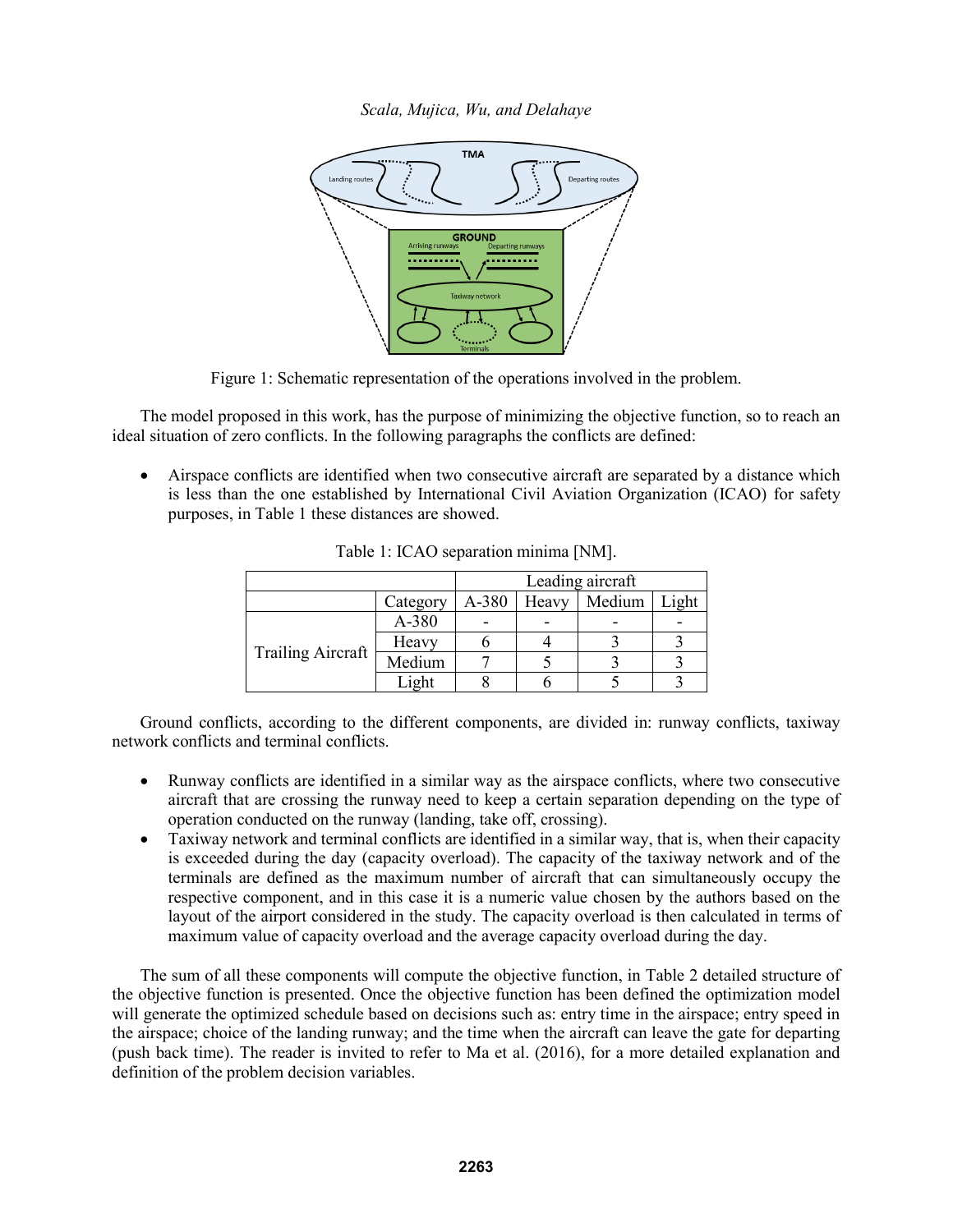| Objective function | Airspace | Aircraft conflicts        | Separation minima violation |  |
|--------------------|----------|---------------------------|-----------------------------|--|
|                    | Ground   | Runway conflicts          | Separation minima violation |  |
|                    |          |                           | Maximum capacity overload   |  |
|                    |          | Taxiway network conflicts | Average capacity overload   |  |
|                    |          | Terminal conflicts        | Maximum capacity overload   |  |
|                    |          |                           | Average capacity overload   |  |

Table 2: Objective function broken down in all its components.

In this problem have been implemented some sources of uncertainty in order to make it closer to reality. The sources of uncertainty have been identified as:

- Entry time in the TMA, due to speed and human (pilots) factors,
- Taxi time, due to layout complexity, congestion, speed and human (pilot) factor,
- Off-block time, due to ground handling procedures and communications with the aircraft cockpit.

# **3 METHODOLOGY: SIM-OPT IN THE LOOP**

In the following section the formalization of the methodology is presented.

### **3.1 Sliding-Window Framework**

The methodology developed in this work is based on a sliding window approach. This approach assumes that the whole time horizon is divided into windows of smaller size that are then solved by using optimization techniques. This approach suits well especially for the type of problems which have a long time horizon and for big combinatorial problems. The main advantage coming from the sliding-window approach is that it reduces the computational time and the size of the problem to solve. Another main advantage is that it allows to treat the problem in a dynamic way, considering the decisions taken in one window that affect the next one. Figure 2 shows a schematic representation of the sliding window approach.



Figure 2: Sliding window approach scheme.

As can be seen from Figure 2, the entities subject of the problem can assume four types of status: *Completed, On-going, Active and Planned.* In the *Completed* status entities are outside the current window and decision for them have already taken in a previous window; *On-going* status is for the entities that are partly outside and partly inside the current window and they have impact in the optimization process of the current window; *Active* status is for the entities that are completely inside the current window and for them decision will be taken for the current window; *Planned* status is for entities that are ahead the current window, they do not have any impact in the current window.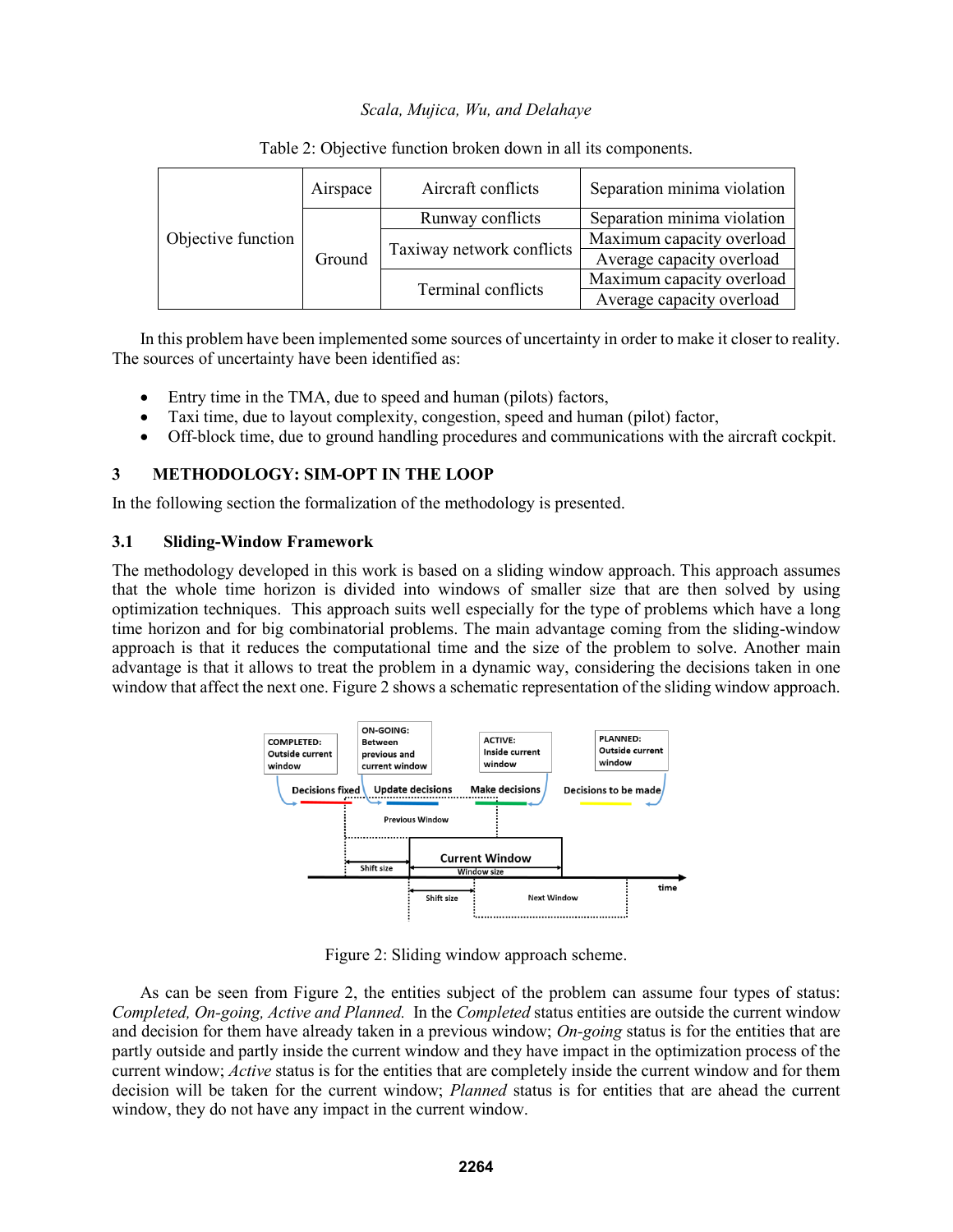The main parameters of the sliding-window approach are the window size and the shift size, it is important to choose these values accurately since they affect the efficiency and effectiveness of the approach. Window and shift size should be chosen based on the size and the nature of the problem tackled. For the problem tackled in this work, the time horizon was 24 hours, and the entities involved were more than 1000, it was chosen a window size of 2 hours and a shift size of 30 minutes. Please refer to Scala et al. (2017) for further details about these two parameters.

#### **3.2 Algorithmic Framework**

In this work, for each window, simulation is combined together with optimization in a loop that aims at improving the intermediate solution of that window. The algorithm developed for this framework is summarized in Figure 3, where the parameters M and N play a crucial role as they drive the algorithm efficiency and effectiveness. In this algorithm, the *storeBestSolution(objective)* function, as it is summarized in Figure 4, is used for choosing the solution with the minimum objective value between the different loops of each window, so eventually the algorithm will come up with an optimized schedule composed by the best schedule of each window.

> 1: procedure simOptLoop 2:  $M \leftarrow$  max objective value tolerance; 3:  $N \leftarrow$  max number of loops;  $4:$  $nbRep \leftarrow number of replications$ :  $5:$  $i \leftarrow 0$ : objective  $\leftarrow$  0: 6:  $minObjective \leftarrow 10000;$ 7: 8: do 9: run optimization;  $10:$ do update simulation database with the optimized schedule;  $11:$ run simulation replications:  $12:$  $13:$ if number of replications run is equal to nbRep then  $14:$ objective  $\leftarrow$  objective value calculated by the simulation; storeBestSolution(objective);  $15:$  $16:$ end if while replication number is equal to nbRep;  $17:$  $18:$  $i \leftarrow i + 1$ : 19: while objective is greater than M and i less than N; 20: end procedure

Figure 3: Algorithm showing Sim – Opt Loop

1: procedure storeBestSolution(objective)

- 2: currentObjective  $\leftarrow$  objective;
- 3: if currentObjective is less than minObjective then
- $minObjective \leftarrow currentObjective$  $4:$
- $5:$ store the schedule;
- $6:$  end if
- 7: end procedure

Figure 4: Algorithm showing store best solution.

As it was mentioned before, the two parameters M and N are important for the algorithm, these two parameters (see Figure 5), are part of the condition for which the algorithm will continue with another loop or moving to the next window. For simplicity we refer to this condition as *loop condition.*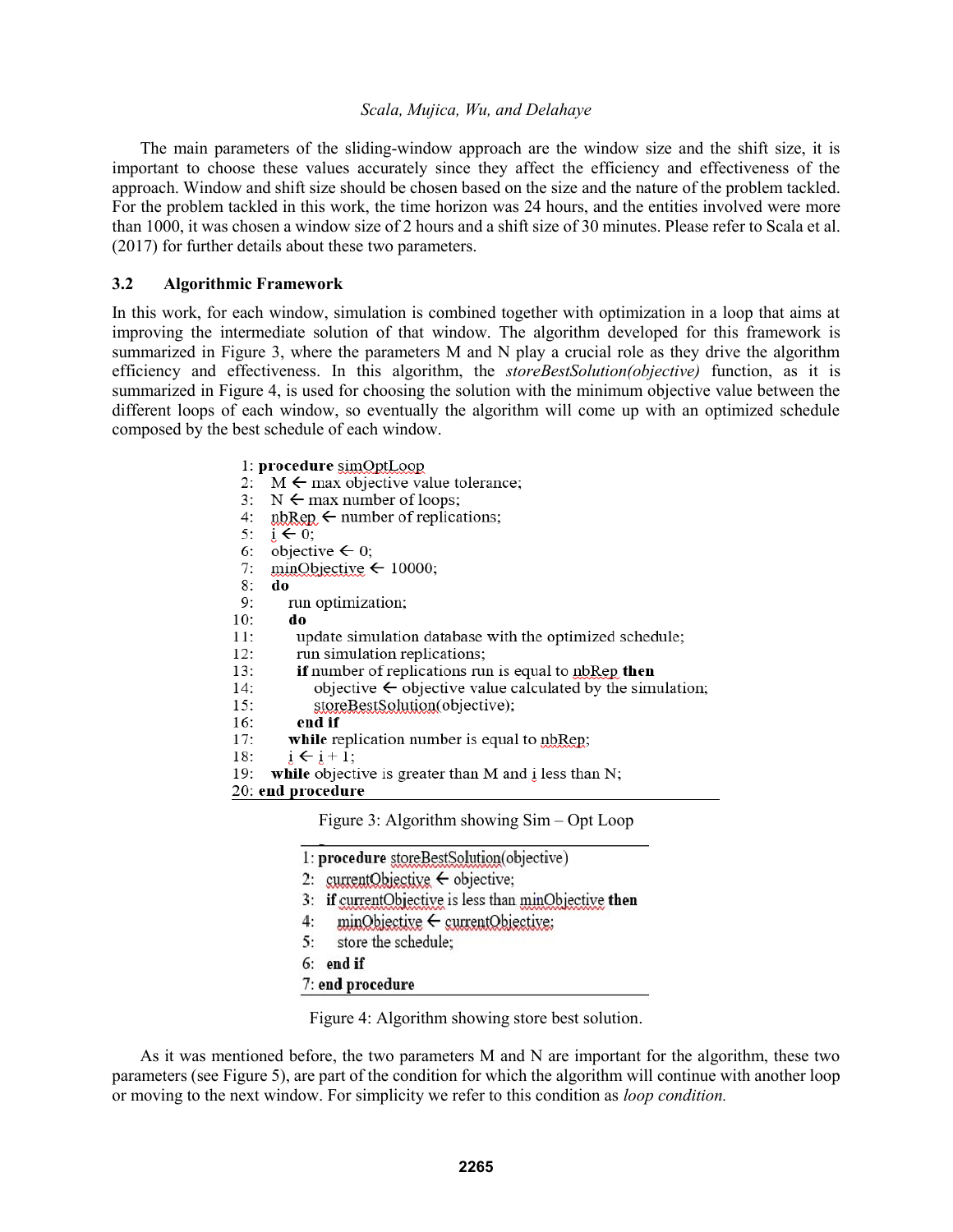The *loop condition* checks if the objective value of the current window is greater that M and if the number of loops is less than N. The parameter M defines the objective value tolerance that can be accepted by the algorithm, meaning that a certain number of conflicts can be accepted by a solution. Parameter N defines the maximum number of loops that can be implemented for a window. It is important to choose the right values for these two parameters as they will affect the quality of the solution and also the computational feasibility. For example a big value of M will accept solution with many conflicts, meaning that that the algorithm will not be really effective in finding a quality solution, while a small number of M will force the algorithm to keep searching for another solution which might be costly in terms of computing performance. At the same way, choosing a big value for the parameter N will increase the chances of obtaining better solutions, so at least a minimum number of loops should be kept. On the other hand, too many loops might be hampering the performance time of the algorithm.

Figure 5 shows the architecture of the sim-opt loop algorithm, as it can be seen both optimization and simulation share a database where they store their schedules. The chronological order of the actions between the optimization and the simulation is the following: the optimization looks at the database for the original schedule and generates an optimized schedule; this optimized schedule is then used by the simulation model to run the replications; the simulation then identifies the best schedule according to the function *storeBestSchedule(objective)* and stores it in the database; the cycle repeats for each loop of each window. The database plays an important role since it allows the two model, the optimization and the simulation, to communicate between them and to share data.



Figure 5: Architecture of the Sim-Opt Loop.

In this work is presented also an extension of the algorithm, that is, a functionality able to modify a parameter of the optimization metaheuristic every time a new loop is triggered. In this way, for every loop, the optimization will generate a new solution not only based on the metaheuristic randomness of the search in the state space, but it will be based on different metaheuristic parameters that can drive the search differently. This parameter will be explained in next section, when the metaheuristic implemented for solving this problem is introduced.

### **3.2.1 Optimization by Simulated Annealing**

The optimization process within this framework is based on Simulated Annealing (Kirkpatrick et al. 1983). The problem under study has been proved to be NP-Hard (Beasley et al. 2000) which is the reason why a metaheuristic has been applied. The main characteristic of this metaheuristic is that it allows jumps in the state space to solutions which are worse in terms of objective value, and at the same time allows to explore the state space more broadly, avoiding to be trapped in a local minima. In other similar studies this metaheuristic has been proved to be very efficient (Ma et al. 2016; Man et al. 2017), for detailed information about the application of this metaheuristic to this problem please refer to (Ma et al. 2016). In this work we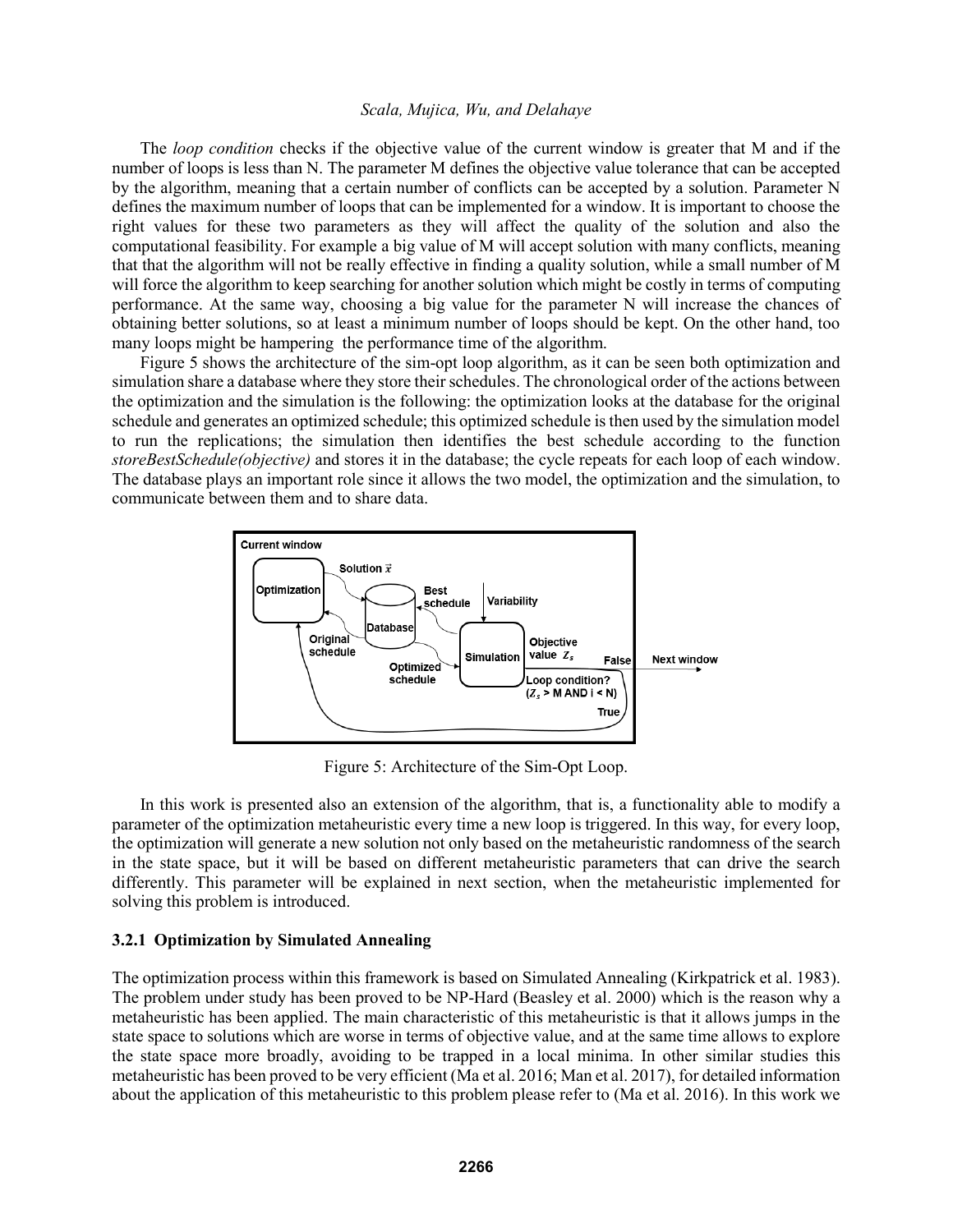put our attention to a one of the main parameters of this metaheuristic, that is, the cooling schedule *alpha.* The cooling schedule parameter *alpha* is responsible for the convergence toward the optimum of the solution, since a big value will lead to have likely a better solution at the cost of having a longer convergence to the optimum, since it will search broadly in the state space. A smaller value of the cooling schedule parameter *alpha*, will lead to have a faster algorithm that will likely end with a local minima.

In this work we have extended the algorithm with a feature that increases the cooling schedule parameter *alpha* at each loop, so to have in the next loop a solution that explores the state space more in depth.

### **3.2.2 Simulating with DES**

Simulation has been included in this algorithmic framework in order to deal with the uncertainty related to the system and to improve the optimized solution, serving as a feedback for the optimization process in order to generate an alternative solution. Simulation in this context, is able to overcome the flaw deriving from deterministic optimization, where exact solution are generated without considering the stochastic nature of systems. The simulation approach chosen for this work is discrete event simulation (DES). This approach has been consolidated over the last decades since it has been implemented with success by other authors in many fields (Brunner et al. 1998; Banks et al. 2000; Negahban and Smith 2014). This type of approach fits best for the type of systems that are process driven, where entities follows some predefined path, undergo predefined processes and perform predefined actions. One of the main feature of DES is that the time passes based on specific events, and not in a continuous manner as it happens for continuous simulation approaches. Moreover, this approach is different than an agent-based simulation (ABS) due to the fact the entities involved in the system do not have their own logic, has it happens for ABS, but they follow the logic of the processes in which they are involved. An airport system, as it was described in section 2, implies all the characteristics described for DES, and that is why, for this problem, DES approach was chosen rather than other simulation approaches.

# **4 APPLICATION TO A REAL CASE STUDY**

The framework developed in this work has been applied to a real case study in order to test its validity. The case study chosen was Paris Charles de Gaulle Airport (LFPG), in France. LFPG is one of the major airport in Europe in terms of air traffic movements and number of passengers transported per year. In the 2017 it was the second European airport regarding air traffic movements (476K) and number of passengers transported, 69.5 million (EUROCONTROL 2018a). The schedule used for the experiments includes one day of real operations, having 562 departures, 554 arrivals for a total of 1116 movements. These traffic characteristics makes it a good example for testing the effectiveness of the proposed framework. The airside layout of LFPG incudes four parallel runways used in a segregate mode, 2 for landings and 2 for departures, respectively; 3 terminals and a complex taxiway system. Tables 3 and 4 describe the main characteristics of the airside components.

| Ground component  | Capacity |  |
|-------------------|----------|--|
| Arrival runways   |          |  |
| Departing runways |          |  |
| Taxiway network   | 20       |  |
| Terminal 1        | 11       |  |
| Terminal 2        | 89       |  |
| Terminal 3        | 55       |  |

Table 3: Airside components capacity.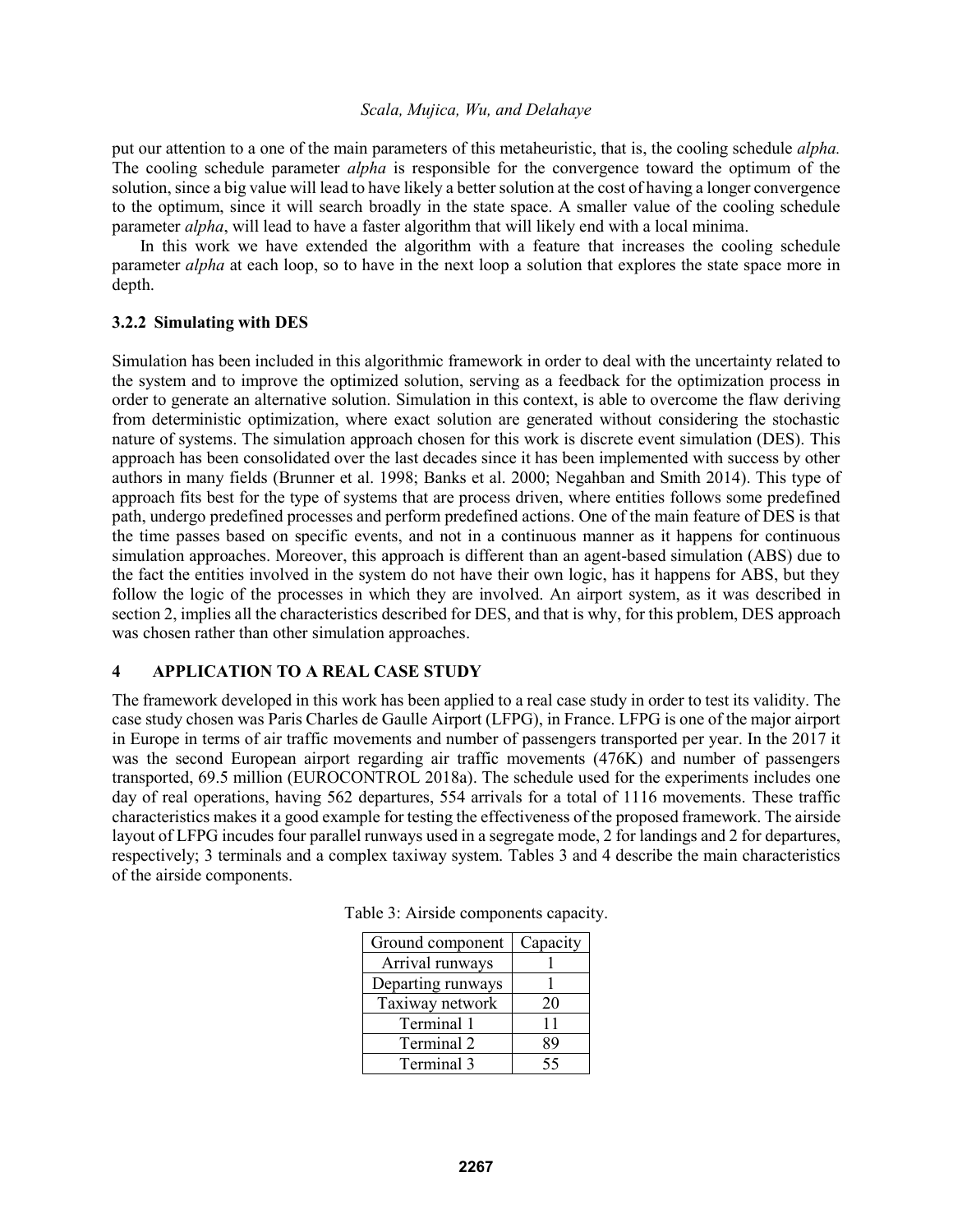The TMA of LFPG was considered only with its arrival routes, which are 2 routes coming from north and 2 coming from the south, having in total 4 different entry points. Each of the two southern and northern routes converge into two merging points, which in turn split into other two descending paths for each of the two landing runways. Therefore, based on the coming direction (route entry point) and on the landing runway, there are 8 routes in total.

|            | Runways                        |     |                                   |      |
|------------|--------------------------------|-----|-----------------------------------|------|
|            | Landing runways (taxi in time) |     | Departing runways (taxi out time) |      |
| Terminals  | 27R                            |     | 26R                               |      |
| Terminal 1 | 400                            | 535 | 720                               | !400 |
| Terminal 2 | 730                            | 500 | 890                               | 760  |
| Terminal 3 | 580                            |     | 880                               |      |

Table 4: Average taxi time [s].

#### **4.1 Parameters of the Algorithmic Framework**

As it was mentioned in section 3.2, the two parameters M and N of the algorithmic framework are critical for the efficiency and effectiveness in solving the problem, that is why they need particular attention. Regarding the parameter M, objective value tolerance, it was calculated as the 10 percent of the average number of conflicts for all the windows for the scenario run without optimizing the schedule. This means that in every window we want to keep the conflicts below this threshold identified by the parameter M, and in general we accept an amount of conflicts up to the 10 percent of the average number of conflicts for the windows. This criterion was arbitrarily chosen, but as it will be mentioned in the section about future steps of the research, it represents an area for future development of the framework. In the graph of Figure 6 presents the results in terms conflicts for the schedule run without optimization for all the windows. The average number of conflicts for all the windows, rounded to the nearest integer, was 168, therefore the parameter M was chosen as 17 (16.8 rounded to nearest the integer).



Figure 6: Average objective value without optimization.

It is important to mention that in the system some sources of uncertainty have been included as they are summarized in Table 5. These values were chosen at discretion of the authors as they leave as a further research a more accurate analysis for their choice.

Table 5: Sources of uncertainty related to the problem.

| Entry time in the airspace deviation $\vert$ [-30 sec., +30 sec.] |                                            |  |  |
|-------------------------------------------------------------------|--------------------------------------------|--|--|
| Taxiway time deviation                                            | $[-10\% , +10\%]$                          |  |  |
| Off block time deviation                                          | $\lceil -30 \sec. +30 \sec. \rceil \rceil$ |  |  |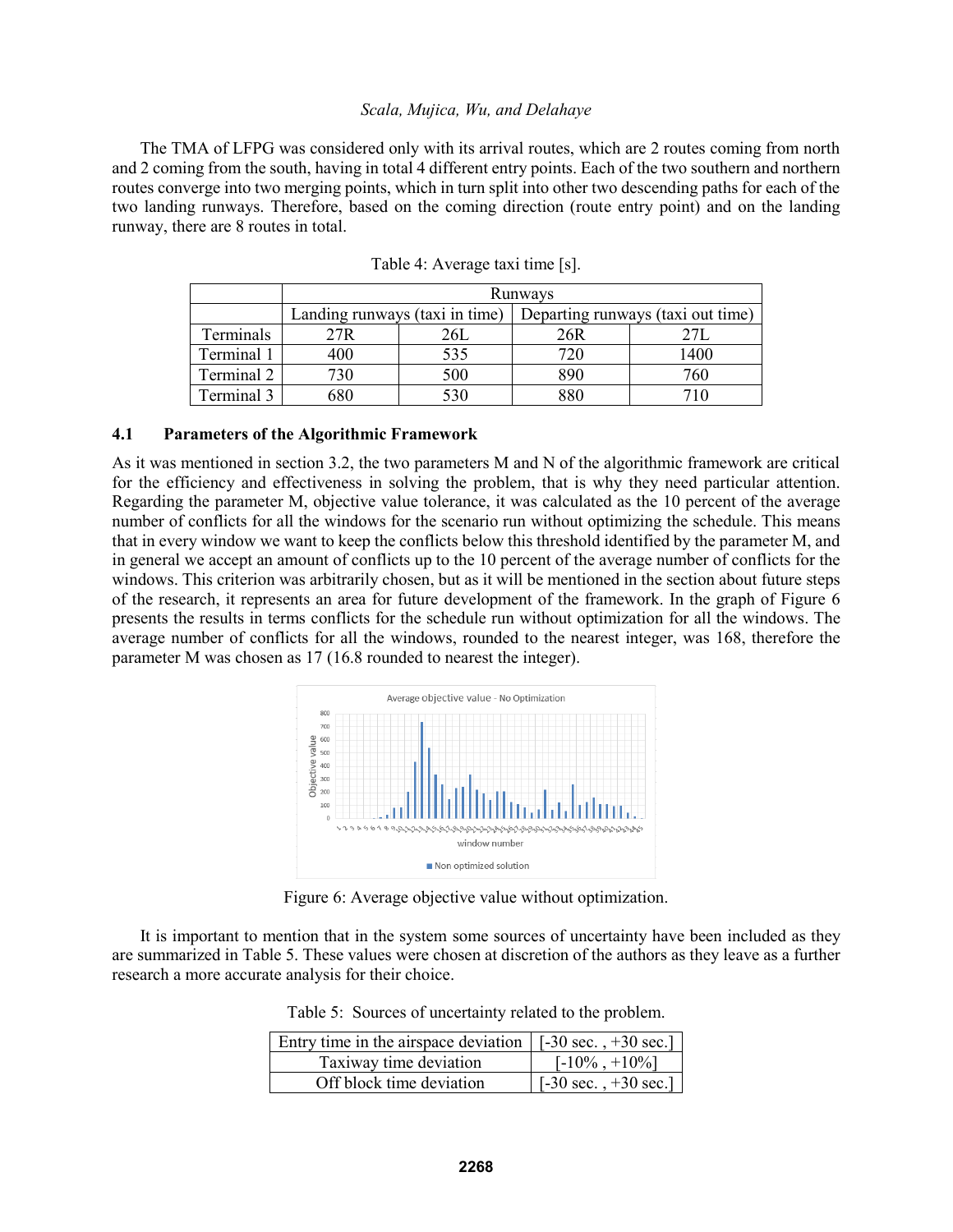Regarding the other parameter of the framework, N maximum number of loops, the authors chose 3 as a value. The value of N impact especially in the computational aspect of the framework, therefore it can be adjusted based on the hardware resources of the machine that is being used. However, a minimum of loops must be kept in order to evaluate the performance of the framework.

### **4.2 Experimenting with the Framework**

The framework was tested with two versions, one where the loop triggers the generation of a new solution without tuning any of the metaheuristic parameters, and another one where the cooling schedule parameter *alpha* of the metaheuristic is progressively increased according to the number of loops made. From now on we will refer to the former as "OPT-version" and the latter as the "modified-*alpha* OPT-version". The parameter *alpha* is a parameter with values that ranges between 0 and 1, in this work, it has a default value equal to 0.96. For every loop,  $alpha$  will be increased according to the following equation:  $alpha =$  $alpha + (i * 0.01)$ , where i is the number of loop triggered. In the graphs of Figures 6(a) and 6(b), the two versions are compared for the windows with the highest number of conflicts, keeping in mind that the objective is to minimize the objective function value.

Looking at both Figure 7(a) and 7(b), it can be noticed that for each window there are three bars of different colors, blue, red and green, representing loop 1, 2 and 3 , respectively. It can be furthermore noticed that the objective value changes between the loops, and so for example we can see in Figure 5(a) that the blue bar (loop 1) outperforms in the first three windows from the left to the right, while the last two windows are outperformed by the green bar (loop 3). In this case the algorithm will pick those schedules that have outperformed as they will be part of the overall best schedule. In figure 7 there is graph that shows an overview of the best solutions for the two different versions of the framework, so they can be compared with each other and also with the non-optimized schedule.



Figure 7: Average objective value for the windows with the most conflicts for the two different version of the framework.

In Figure 8 it can be noticed that almost for all the windows the blue line (non-optimized scenario) is outperformed by the green line (OPT-version) and the red one (modified-*alpha* OPT-version). In some windows, the blue line has less conflicts than the other, this behavior is explained by the following: when the optimization takes decisions for the aircraft (entry time in the airspace, entry speed, push back time), they will be moved along the time line, so they will be shifted to the next windows. For this reason in some windows the non-optimized scenario will have less aircraft inside the window and so the conflicts detected will be less.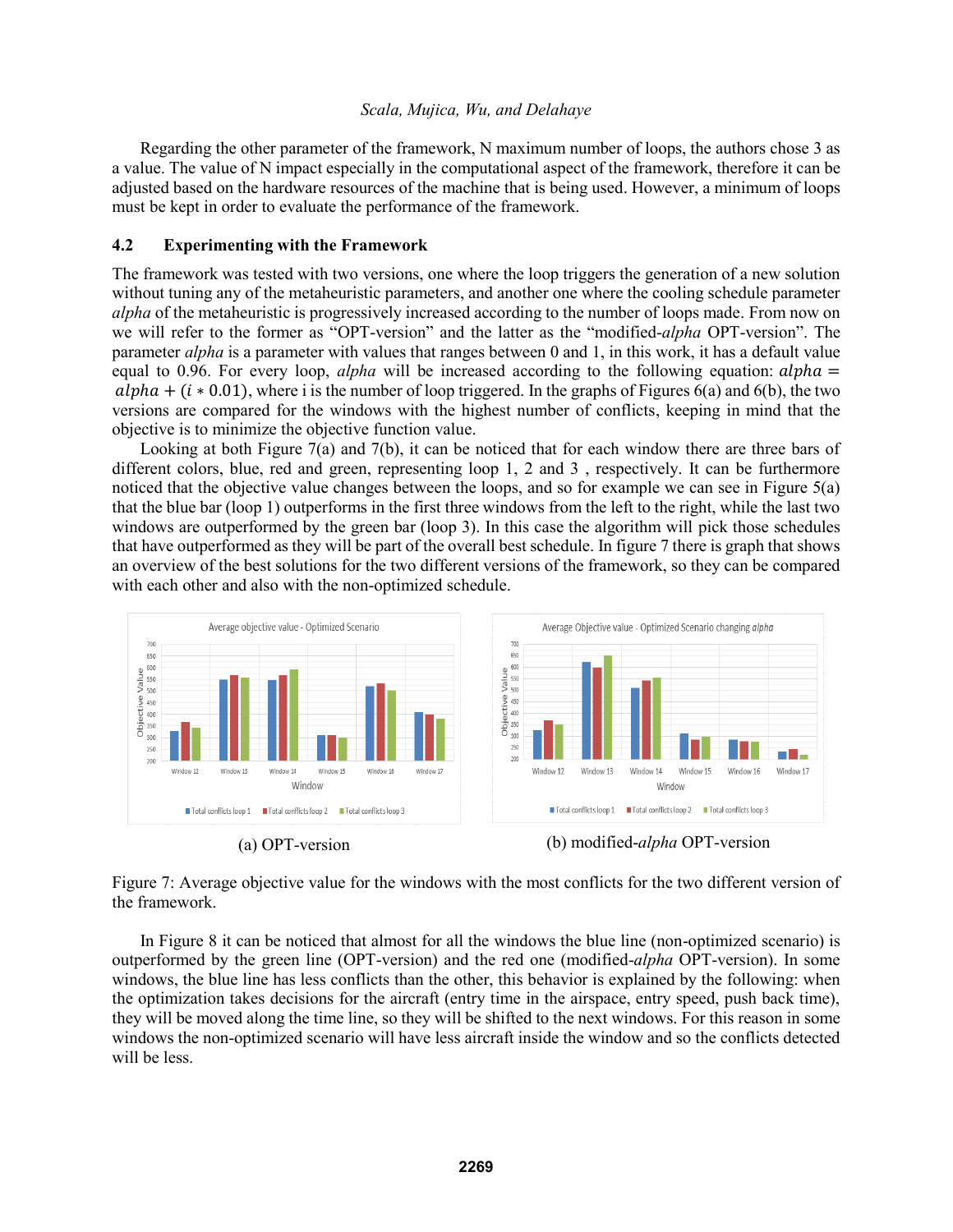

Figure 8: Comparison of the average objective value between the non-optimized scenario and the two version of the optimized framework.

In general if we sum-up the conflicts detected in all the windows the "modified-*alpha* OPT-version" (green line) outperforms the other two. In the windows 16 to 20 (ranging from 60 to 224 less conflicts), 27 (around 45 less conflicts), 39-41 (ranging from 21 to 123 less conflicts) the "modified-*alpha* OPT-version" (green line) outperforms the other two, while the "OPT-version" (red line) outperforms the other two in the windows 13 (around 76 less conflicts), 22 to 25 (ranging from around 39 to 87 less conflicts), 30 (around 22 less conflicts), 31 (around 55 less conflicts), 33 (around less 75 less conflicts) and 36 (around 105 less conflicts). In general, the graph of Figure 6 shows that the green line reduces the conflicts to a bigger extent than the red line, meaning that the framework "modified-*alpha* OPT-version", is the best one in this case.

# **5 CONCLUSIONS AND FUTURE DEVELOPMENTS**

The results presented in section 4.2 proved that the algorithmic framework developed in this work, was able to improve the solution for each window and therefore for the overall time horizon. However, the main findings showed the presence of a big amount of conflicts, especially in the busiest windows, due to the variability. In general, from a theoretical perspective the algorithmic framework proved its potential, while from a practical perspective it was not able to reach a feasible solution of zero conflicts. An aspect that is important to stress is the fact that this framework is not problem-driven or metaheuristic-driven, meaning that it can be applied to similar problems in other fields and that the metaheuristic implemented can be different as well. Moreover, the fact that it is able to include uncertainty, thanks to the simulation element of the framework, makes it a suitable approach for the types of systems that are affected by variability, a characteristic that most of the real-world systems have in common.

The future directions for the improvement of the framework are toward the choice of the main parameters of the framework M (objective value tolerance), and N (maximum number of loops), with the objective of reaching a balance between quality of the solution and computational effort. In order to improve the quality of the solution, particular attention should be given also to the parameters that can be fine-tuned at each loop, such as problem-specific parameters or metaheuristic parameters, as it was done in the experiments by fine-tuning the cooling schedule parameter *alpha*. For instance the weights of the objective function can be fine-tuned so to drive the optimization to a certain direction but also other metaheuristic parameters for making the search in the state space more effective. Moreover, other techniques such as constraint relaxation can be implemented in order to get new alternative solutions at each loop.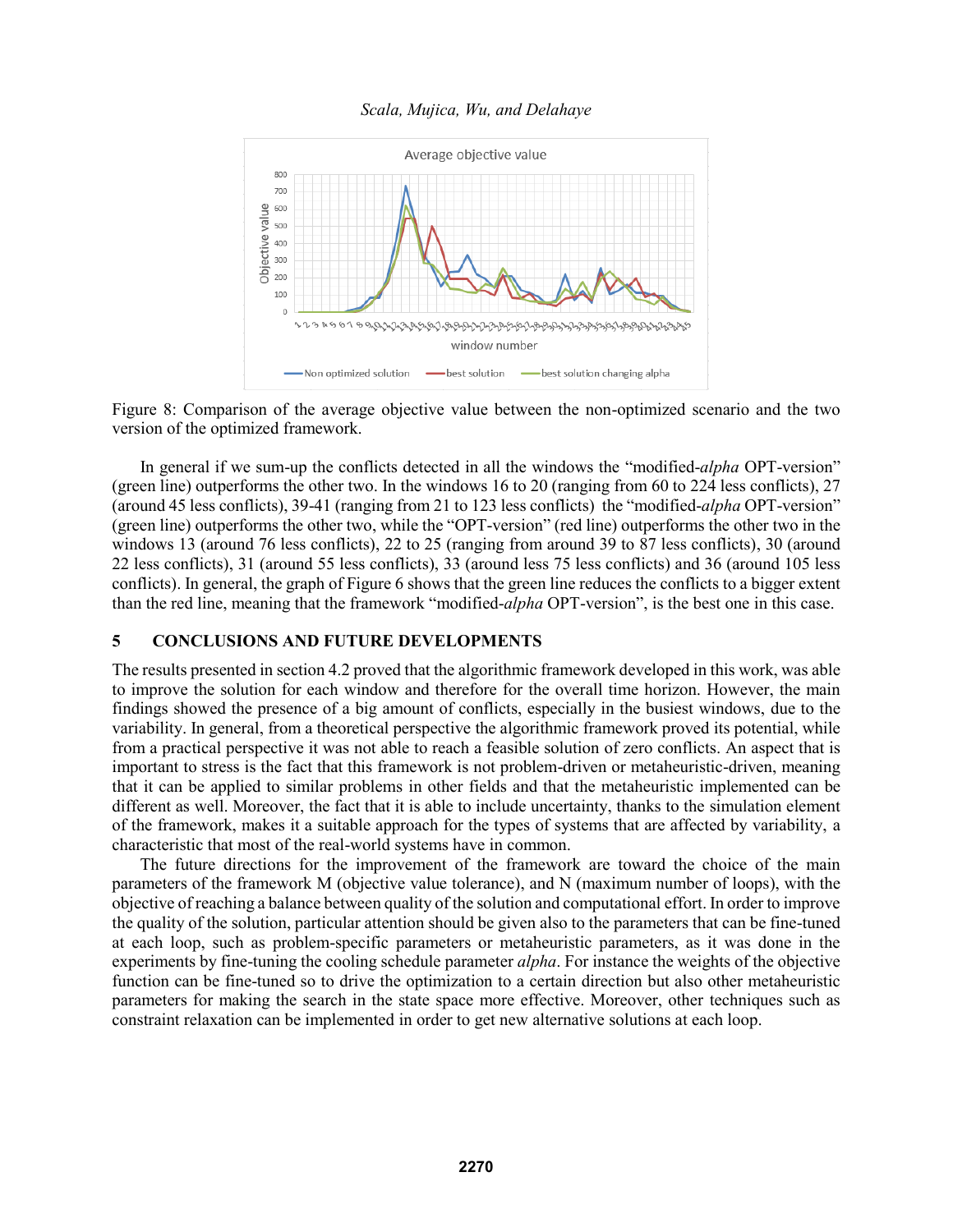#### **ACKNOWLEDGMENTS**

The authors would like to thank the Aviation Academy of the Amsterdam University of Applied Sciences for supporting this study and the Dutch Benelux Simulation Society (www.dutchbss.org) and EUROSIM for the dissemination of the findings of this study.

### **REFERENCES**

- Banks, J., J. S. Carson, B. L. Nelson, and D. M. Nicol. 2000. *Discrete-Event System Simulation*. 3rd ed. Upper Saddle River, New Jersey: Prentice-Hall, Inc.
- Beasley, J.E., M. Krishnamoorthy, Y. M. Sharaiha, and D. Ambramson. 2000. "Sceduling Aircraft Landings – The Static Case." *Transportation Science* 2:180-197.
- Brunner, D. T., G. Cross, C. McGhee, J. Levis, and D. Whitney. 1998. "Toward Increase Use of Simulation in Transportation". In *Proceedings of the 1998 Winter Simulation Conference,* edited by D. Medeiros et al., 1169-1176, Piscataway, New Jersey: IEEE.
- EUROCONTROL. 2018a. Industry monitor. Issue 200.
- EUROCONTROL. 2018b. EUROCONTROL Seven-Years Forecast February 2018. Flight Movements and Service Units 2018-2024.
- Schiphol Group. 2014. Ondernemingsplan Lelystad Airport. March 2014.
- EUROCONTROL. 2016. ATM Lexicon. ATFM Delay. https://ext.eurocontrol.int/lexicon/index.php/ATFM\_delay, accessed April 30<sup>th</sup>, 2018.
- Furini, F., M. P. Kidd, C. A. Persiani, and P. Toth. 2015. "Improved Rolling Horizon Approaches to the Aircraft Sequencing Problem". *J Sched* 18:437-447.
- Guepet, J., O. Briant, J.-P. Gayon, and R. Acuna-Agost. 2017. "Integration of Aircraft Ground Movements and Runway Operations". *Transportation Research Part E* 104:131-149.
- Hu, X. B., and W.H. Chen. 2005. "Receding Horizon Control for Aircraft Arrival Sequencing and Scheduling". *IEEE Transactions on Intelligent Transportation Systems* 6: 189-197.
- Kirkpatrick, S., C. D. Gelatt, and M. P. Vecchi. 1983. "Optimization by Simulated Annealing". *SCIENCE* 220:671-680.
- Lee, H. 2014. "Airport Surface Traffic Optimization and Simulation in the Presence of Uncertainties". Ph.D. thesis, Department of Aeronautics and Astronautics at Massachusetts Institute of Technology, Cambridge, Massachusetts. Available via https://dspace.mit.edu/handle/1721.1/87480.
- Longo, F. 2013. "On the Short Period Production Planning in Industrial Plants: A Real Case of Study". *International Journal of Simulation & Process Modelling* 8:17-28.
- Ma, J., D. Delahaye, and M. Sbihi. 2016. "Integrated Optimization of Terminal Maneuvring Area and Airport". In *Proceedings of the 6th SESAR Innovation Days,* 265-270, Delft, The Netherlands.
- Liang, M., D. Delahaye, and P. Marechal. 2017. "Integrated Sequencing and Merging Aircraft to Parallel Runways with Automated Conflict Resolution and Advanced Avionics". *Transportation research Part C* 85:268-291.
- Mujica, M. 2015. "Check-in Allocation Improvements Through the Use of a Simulation-Optimization Approach". *Transportation Research Part A* 77:320-335.
- Mujica, M, and I., Flores. 2017. 2017. *Applied Simulation and Optimization 2*, 1<sup>st</sup> ed. Springer.
- Negahban, A., and J. S. Smith. 2014. "Simulation for Manufacturing System Design and Operation: Literature Review and Analysis". *Journal of Manufacturing Systems*, 33:241-261.
- Roling, P., and H. G., Visser. 2008. "Optimal Airport Surface Traffic Planning Using Mixed-Integer Linear Programming". *International Journal of Aerospace Engineering* 2008:1-11.
- Scala, P., M. Mujica, and D. Delahaye. 2017. "A Down to Earth Solution: Applying a Robust Simulation-Optimization Approach to resolve Aviation Problems". In *Proceedings of the 2017 Winter Simulation Conference,* edited by W. K. V. Chan et al., 2626-2637,Piscataway, New Jersey: IEEE.